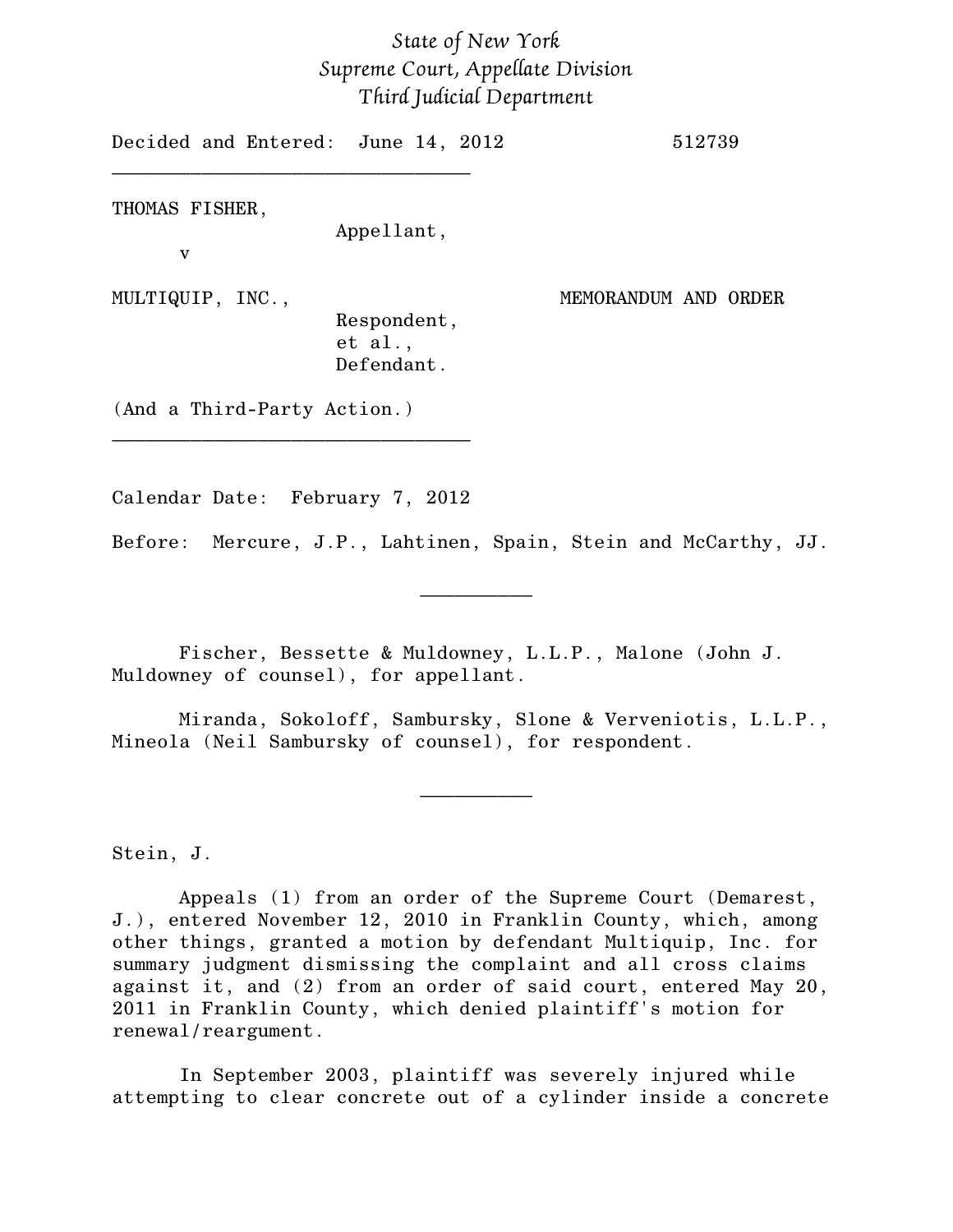pump owned by plaintiff and manufactured by defendant Multiquip, Inc. (hereinafter defendant). At the time that plaintiff was injured, he and his supervisor, Richard Haas, were preparing to use the pump in the course of their employment with third-party defendant, Costs of Wisconsin, Inc. However, the pump would not operate properly and plaintiff discovered that one of its cylinders appeared to be blocked by some hardened concrete left there the previous time that the pump was used.<sup>1</sup> Plaintiff testified at his deposition that, prior to attempting to clear the blockage, he turned the engine key to the off position, observed that the pressure gauge read zero and then placed his right hand into one of the cylinders. According to Haas, as he walked around the pump, he noticed that the instrument panel was illuminated and turned the key to the off position, which caused the pump to cycle, shifting the swing arm, and crushing plaintiff's hand, which ultimately required surgical amputation.

Plaintiff thereafter commenced this action against defendant and others, $3$  seeking damages for his injuries based, as pertinent here, on negligence and strict products liability

 $^1$  The pump's functioning involves two cylinders located in the hopper, which operate in alternating cycles of taking in and pushing out concrete, with the use of hydraulic pressure. The same hydraulic pressure operates a swing arm, which forces the exiting concrete through a hose towards where the concrete is to be applied. The pump itself is controlled by a key operated switch which has three positions: start, on, and off. To start the pump, the key must be turned to the start position. Once the pump is started, the key rests in the on position. Simply turning the key from the off position to the on position will not cause the pump to start, but will illuminate the lights on the pump's instrument panel. According to the deposition testimony of defendant's product manager, although turning the key to the off position ceases operation of the hydraulic engine, hydraulic pressure remains for approximately 15 seconds and the swing arm cycles a final time.

The action was discontinued against one defendant and the other defendant is not involved in this appeal.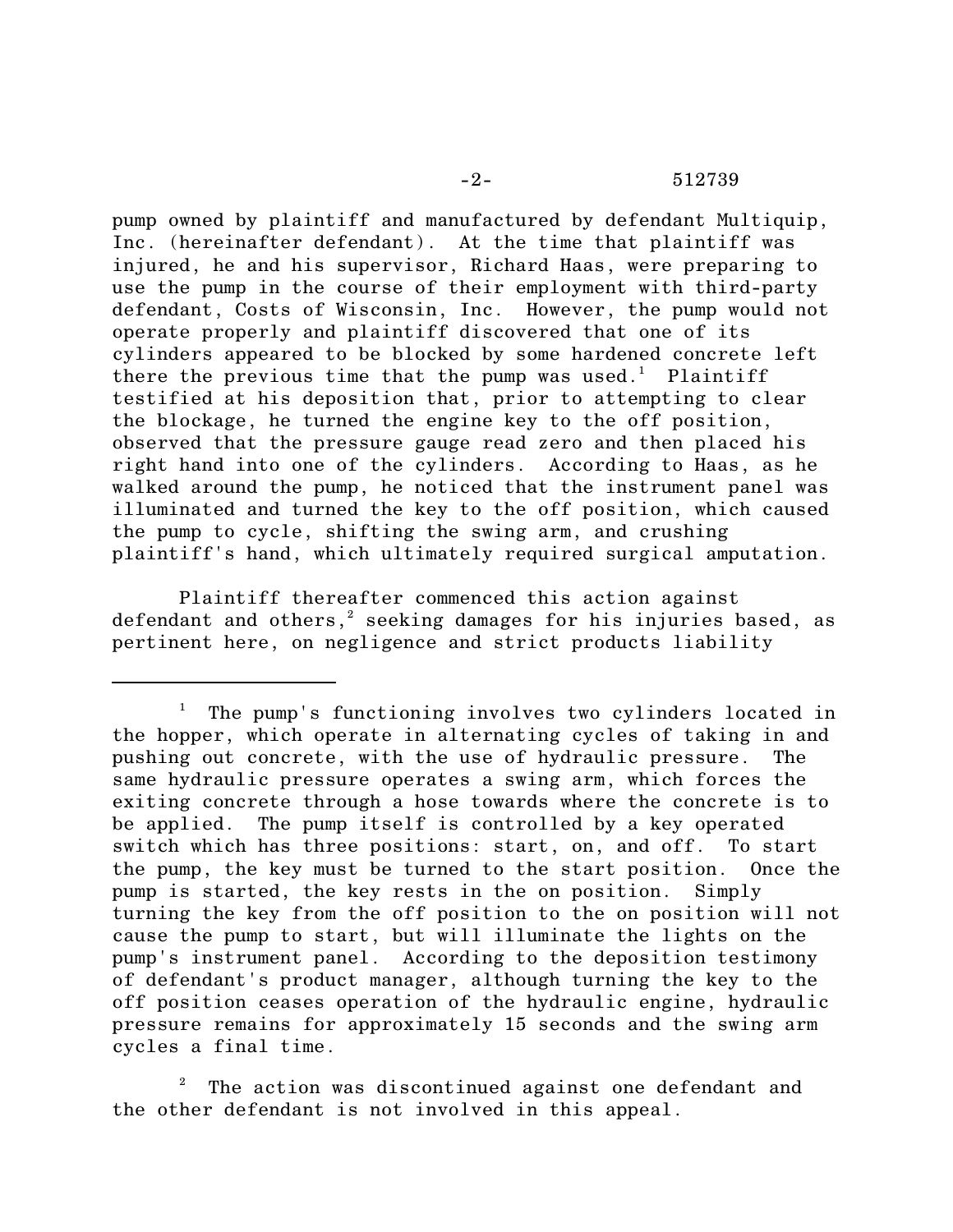claims, both of which are premised on defective design and inadequate safety warnings. In its answer, defendant asserted, among other things, various affirmative defenses and, after discovery was completed, moved for summary judgment dismissing the complaint and all cross claims against it. Supreme Court granted defendant's motion, finding that plaintiff's failure to adhere to the warnings provided with the pump was the sole cause of the accident. Plaintiff subsequently moved for leave to renew and/or reargue and Supreme Court denied that motion. Plaintiff now appeals from each order.

In order to recover in a strict products liability action, the plaintiff must prove that "the defendant manufactured for sale, or sold, distributed, leased, or otherwise marketed" a product, that "the product was defective," that the plaintiff was injured and that "the defect was a substantial factor in causing the injury" (15 NY Prac, New York Law of Torts § 16:18). "Under strict liability law, 'a product may be defective by reason of a manufacturing flaw, improper design or failure to warn'" (Steuhl v Home Therapy Equip., Inc., 51 AD3d 1101, 1102 [2008], quoting Sukljian v Ross & Son Co., 69 NY2d 89, 94 [1986]). Here, plaintiff premises both his negligence and his strict liability claims on improper design and failure to warn, only. "[I]nasmuch as there is almost no difference between a prima facie case in negligence and one in strict liability" (Preston v Peter Luger Enters., Inc., 51 AD3d 1322, 1325 [2008]), we will address the negligence and strict liability claims together. Because our review of the record reveals the existence of triable issues of fact with regard to plaintiff's claims based upon defective design, we reverse in part.

Turning first to defendant's alleged failure to provide adequate warnings, it is well settled that "manufacturers have a duty to warn against latent dangers due to intended uses and foreseeable unintended uses of their products" (Steuhl v Home Therapy Equip., Inc., 51 AD3d at 1103). Liability for failure to warn may be imposed "based upon either the complete failure to warn of a particular hazard or the inclusion of warnings that are insufficient" (DiMura v City of Albany, 239 AD2d 828, 829 [1997]). "Although the adequacy of a warning generally is a question of fact, in a proper case the court can decide as a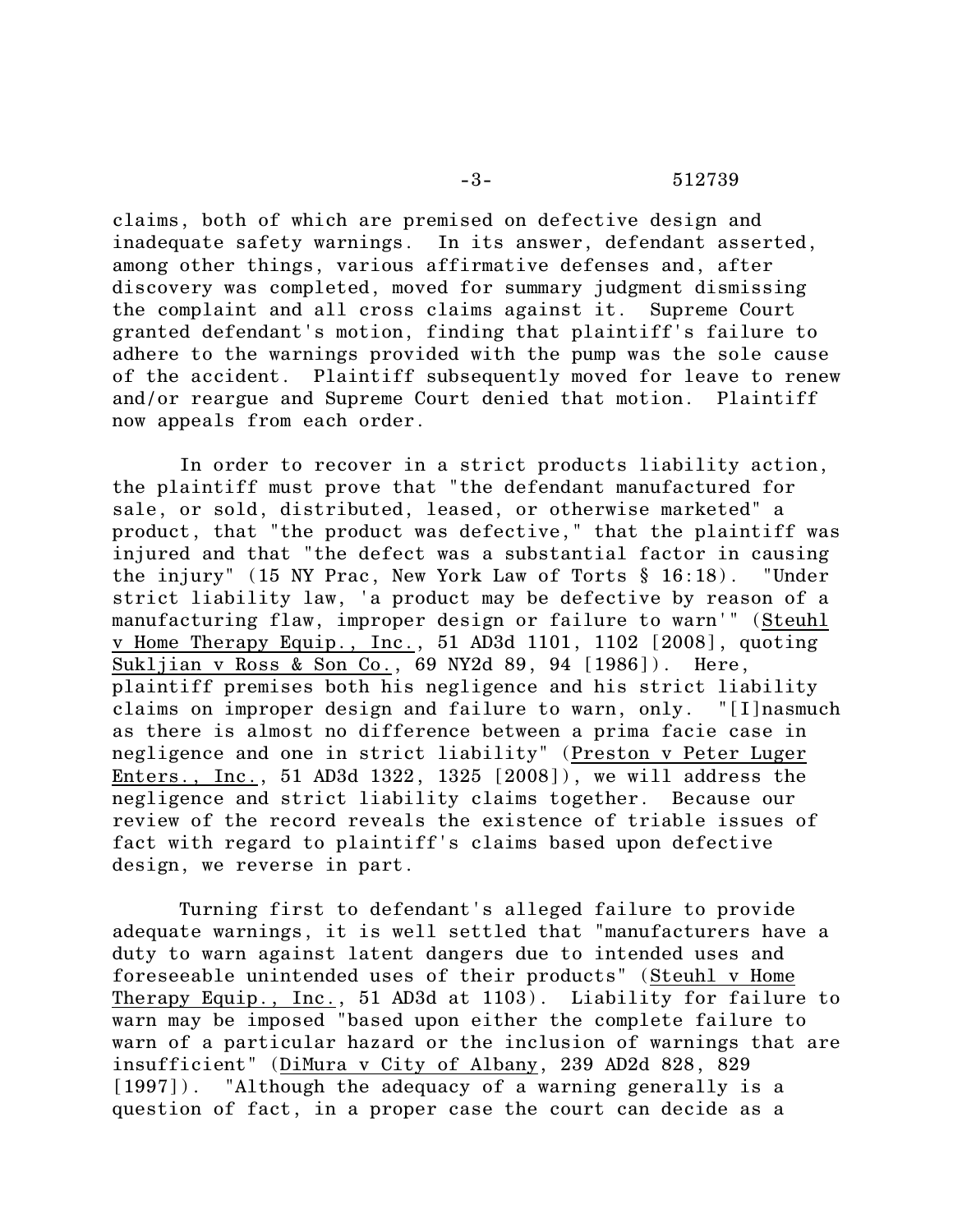-4- 512739

matter of law that there is no duty to warn or that the duty has been discharged as a matter of law" (Schiller v National Presto Indus., 225 AD2d 1053, 1054 [1996] [internal quotation marks and citations omitted]; see generally Theoharis v Pengate Handling Sys. of N.Y., 300 AD2d 884, 884-885 [2002]).

Here, defendant established that it provided a number of safety instructions and warnings of the danger encountered by plaintiff, both on the pump itself and in the operation manual. For example, it is uncontroverted that the manual contains several prominent warnings about the danger of amputation if a person places his or her hand in the concrete cylinders or any part of his or her body in the hopper when the engine is running or when there is accumulated hydraulic pressure. In particular, the service instruction section of the manual contains an explicit warning that "[y]ou are at extreme risk if the engine is running or if pressure is in the hydraulic system" (emphasis added). The safety instructions further indicate that, before any maintenance or repairs are performed, the engine should be turned off, the starter key should be removed, a "[d]o not operate" tag should be placed over the switch and the battery cables should be disconnected. The employee handbook of plaintiff's employer contains similar safety instructions. Defendant also submitted the affidavits of two experts, both of whom averred that plaintiff's accident was caused by a series of errors and a general failure to follow such warnings and instructions. Thus, defendant met its initial burden of establishing a prima facie entitlement to dismissal of plaintiff's failure to warn claims, shifting the burden to plaintiff to demonstrate a triable issue of fact (see Zuckerman v City of New York, 49 NY2d 557, 562 [1980]).

Although plaintiff admittedly read and was familiar with the applicable warnings and instructions and failed to follow them, he points to several warnings and instructions that he contends were contradictory and confusing.<sup>3</sup> Additionally, he

For example, one part of the manual states, "WARNING: NEVER PLACE YOUR HANDS OR ANY PART OF YOUR BODY IN THE HOPPER OR ALLOW ANYONE ELSE TO DO SO." In contrast, another section of the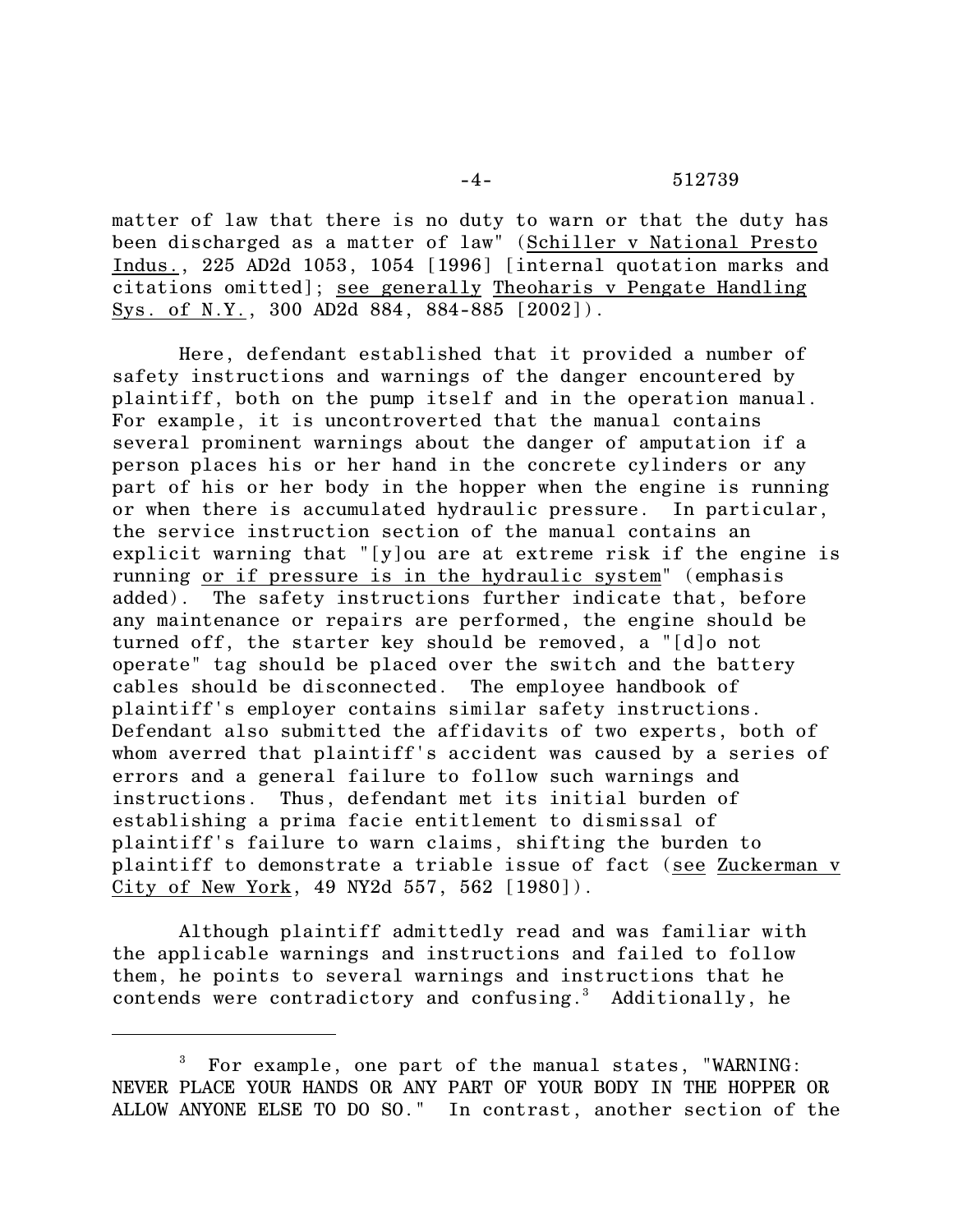asserts that defendant should have specifically warned about the latent hazard – of which he was unaware – presented by the accumulation of hydraulic pressure that remains when the machine is turned off.

Notably, the purportedly contradictory warnings are in two different sections of the manual – one in the operating instruction section and one in the service instruction section – and are clearly applicable to two different situations. Moreover, as previously noted, the service portion of the manual explicitly warns of the risk of pressure remaining in the hydraulic system even if the engine is not running. In our view, this warning – combined with the other cautionary instructions provided by defendant with respect to attempting to service the concrete pump – was sufficient to meet defendant's duty to warn as a matter of law. Accordingly, plaintiff has failed to raise a question of fact regarding defendant's duty to warn sufficient to defeat defendant's motion for summary judgment.

We reach a different conclusion with respect to plaintiff's design defect claims. It is well established that "a 'defectively designed product is one which, at the time it leaves the seller's hands, is in a condition not reasonably contemplated by the ultimate consumer and is unreasonably dangerous for its intended use'" (Voss v Black & Decker Mfg. Co., 59 NY2d 102, 107 [1983], quoting Robinson v Reed-Prentice Div. of Package Mach. Co., 49 NY2d 471, 479  $[1980]$ . In order to recover on this basis, "'it must be established that the marketed product in question was designed in such a way that it is not reasonably safe and that the alleged design defect was a substantial factor in causing the [plaintiff's] injuries'" (Preston v Peter Luger Enters., Inc., 51 AD3d at 1323, quoting Blandin v Marathon Equip. Co., 9 AD3d  $574$ ,  $576$   $[2004]$ ). The determination of a design defect requires a risk/utility analysis that involves consideration of whether, if the alleged defect was known at the time of manufacture, "'a reasonable person would conclude that the utility of the product did not outweigh the risk inherent in

manual states, "You will be required to put your hand in the concrete cylinders," which are located in the hopper.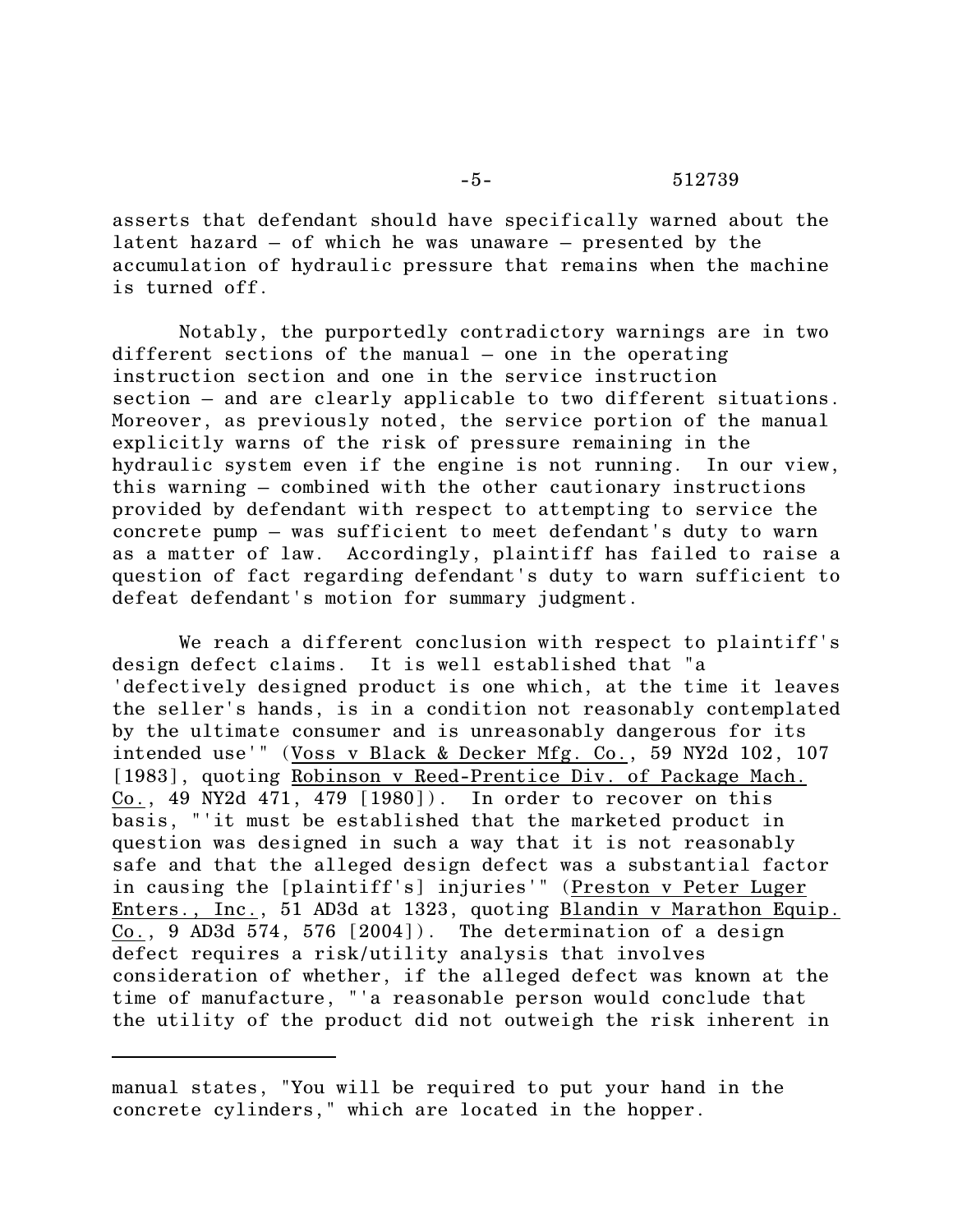-6- 512739

marketing a product designed in that manner'" (Denny v Ford Motor Co., 87 NY2d 248, 257 [1995], quoting Voss v Black & Decker Mfg. Co., 59 NY2d at 108). Although such analysis generally presents a question of fact for trial, "[s]ummary judgment in a strict products liability case may be granted [to a defendant] on the basis of [a] plaintiff's conduct when the plaintiff's actions constituted 'the sole proximate cause' of his or her injuries" (Yun Tung Chow v Reckitt & Colman, Inc., 17 NY3d 29, 34 [2011], quoting Amatulli v Delhi Constr. Corp., 77 NY2d 525, 534 [1991]). However, where "a factfinder could conclude on the basis of the record before [it] that the product was so inherently dangerous that [the product] should never have found its way into the stream of commerce as packaged and marketed" (Yun Tung Chow v Reckitt & Colman, Inc., 17 NY3d at 34), a plaintiff's conduct will not be considered the sole proximate cause of his or her injuries and a defendant's motion for summary judgment should be denied.

Here, defendant's experts opined that the pump met appropriate industry standards and was reasonably safe as designed and manufactured and that there were "no malfunctions, failures, or defects in the [pump] that were the cause of the subject accident." This was sufficient to shift the burden to plaintiff to present "competent proof that the [pump's design] 'was not reasonably safe because there was a substantial likelihood of harm and it was feasible to design the product in a safer manner'" (Stalker v Goodyear Tire & Rubber Co., 60 AD3d 1173, 1175 [2009], quoting Voss v Black & Decker Mfg. Co., 59 NY2d at 108). To that end, plaintiff provided the affidavits of two experts setting forth their opinions that the design of the pump – which undisputedly allowed for the storage of hydraulic pressure in the pump after it was turned off, thereby enabling the pump to cycle a final time – was not reasonably safe and was the cause of plaintiff's accident. Plaintiff's experts also presented various alternative designs, which they claimed would have prevented the storage of pressure after the pump was turned off and were economically and technologically feasible.

The conflicting opinions of the parties' experts regarding the reasonableness of the pump's design present classic credibility issues, which are ordinarily a matter for the trier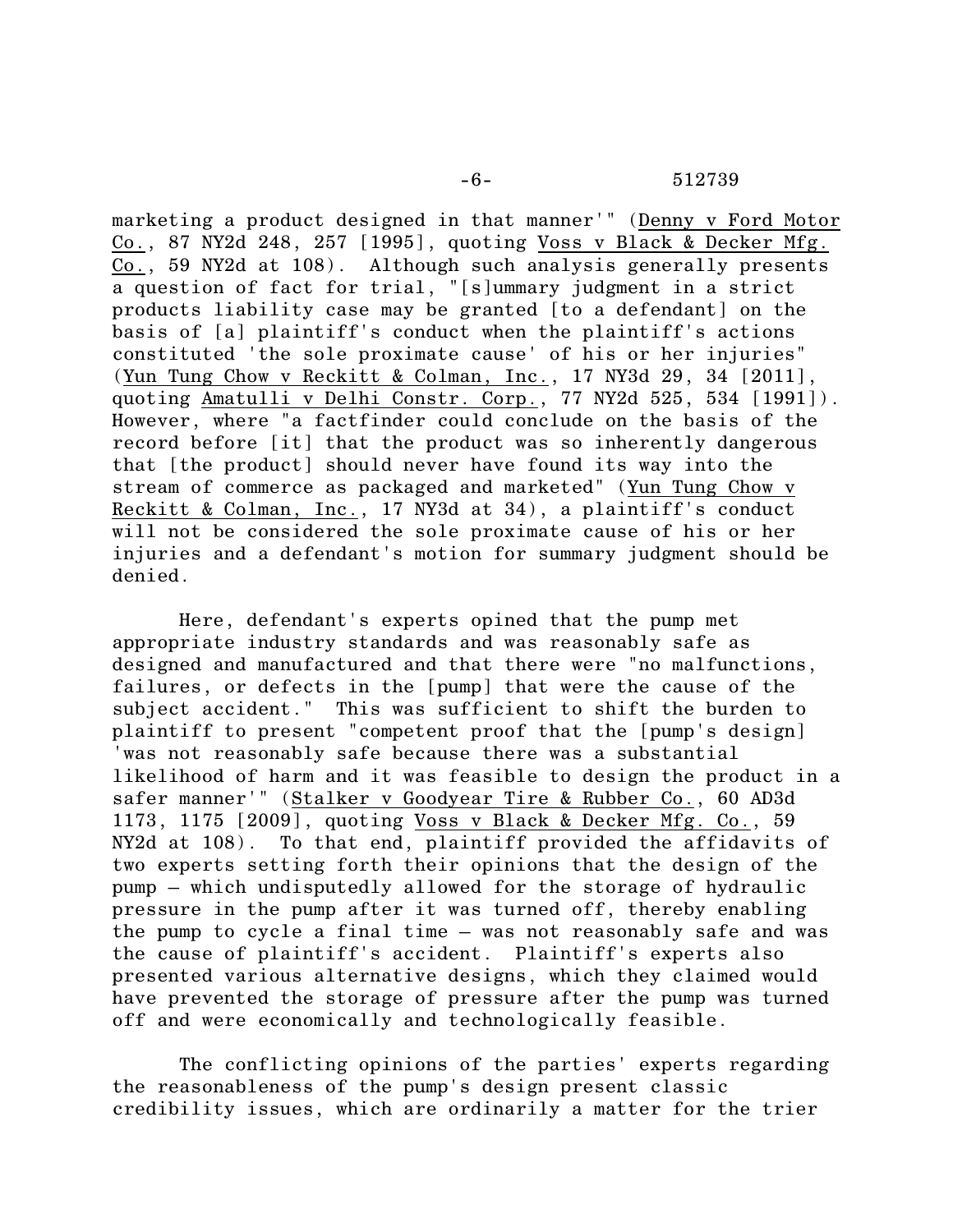of fact to resolve (see Steuhl v Home Therapy Equip. Inc., 51 AD3d at 1104; Abar v Freightliner Corp., 208 AD2d 999, 1001 [1994]). Thus, even if, as defendant asserts, plaintiff's failure to heed the warnings and instructions caused the accident and/or the accident resulted from Haas' conduct, $<sup>4</sup>$  so long as</sup> "'defendant's negligence and unsafe design can be shown to be a substantial cause of the events which produced the injury,' the existence of another proximate cause of the accident in addition to defendant's defective design does not excuse defendant from liability" (Blandin v Marathon Equip. Co., 9 AD3d at 576 n, quoting Bush v Lamb-Grays Harbor Co., 246 AD2d 768, 771 [1998]). Thus, viewing the evidence in a light most favorable to plaintiff, Supreme Court should not have granted summary judgment to defendant on plaintiff's defective design claim. 5

The parties' remaining contentions have been considered and are either academic or without merit.

Mercure, J.P., Lahtinen, Spain and McCarthy, JJ., concur.

 $4$  We also note the existence of multiple factual issues regarding the exact manner in which the pump was activated at the time of plaintiff's accident, including, among others, the position of the switch and whether he checked the pressure gauge before attempting his repair.

Defendant also moved to strike plaintiff's second 5 amended response to its first set of interrogatories, which motion was rendered moot by Supreme Court. Given our partial reversal of summary judgment to defendant, this motion is no longer moot.